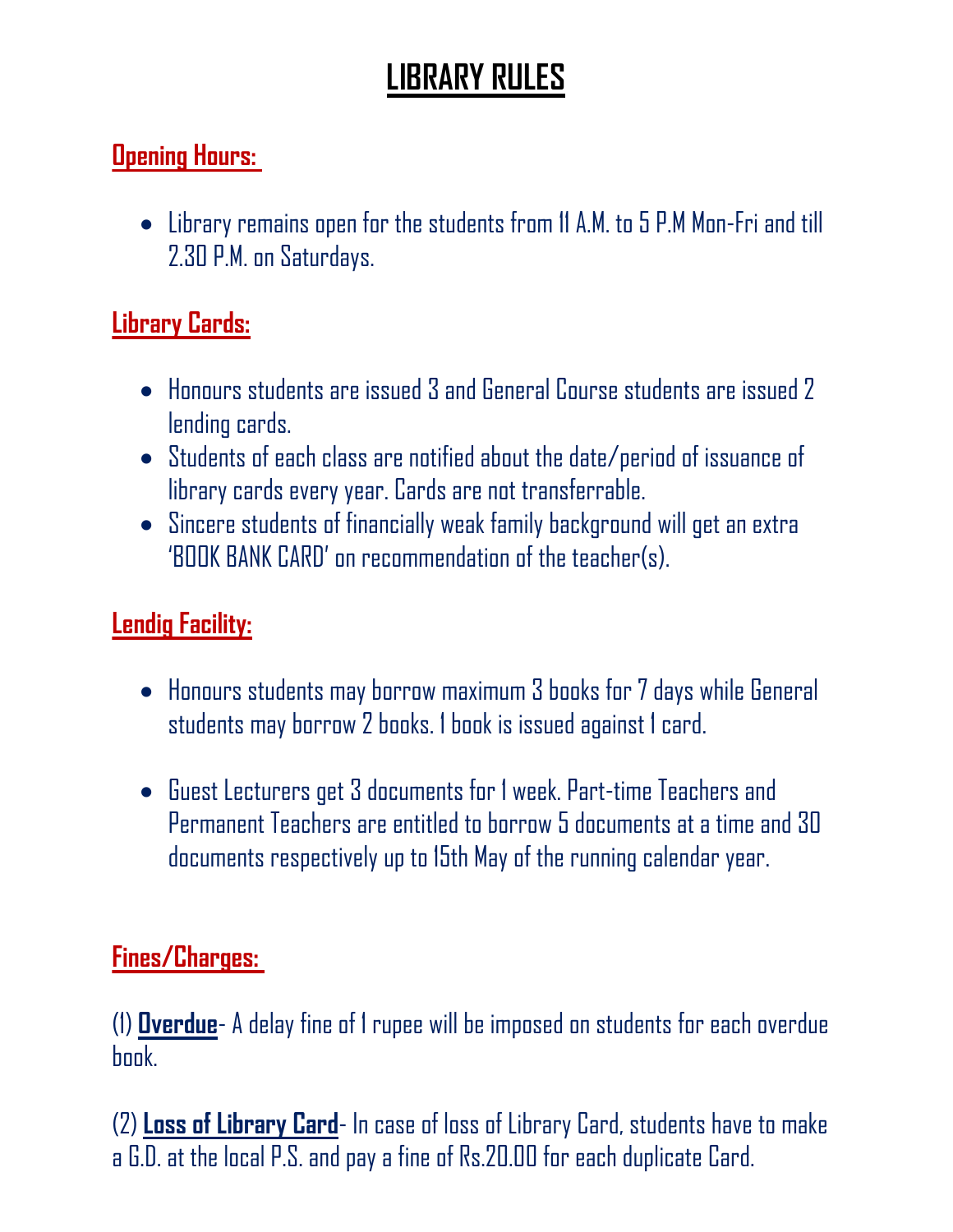(3) **Photocopy**-Photocopy service will be provided in accordance with the Copyright Act @ Rs. 1.00 per page.

(4) **Loss of Books**- Either the lost book should be replaced by a new one (same edition) or 4-times the printed price should be paid towards compensation.

## **Renewal:**

Students may get maximum 2 renewals of a book, depending on the stock and demands from other users.

## **Refund:**

Refund for Library deposit should be taken by the students within 1 month of the declaration of final result.

# **Library Clearance:**

Students have to return books, surrender Library Cards and get clearance from the Library before filling up forms for final examinations. Strict action is taken against those skipping the process.

Teachers should also take library clearance before their retirement /resignation from the post/expiry of contract, etc.

### **Photocopy Service:**

This service is provided as per the 'fair use' doctrine of the copyright laws.

# **Reading Room Rules**

- $\triangleright$  Students are not allowed to take food and beverages inside the Library.
- $\triangleright$  Students should not smoke in Library premises.